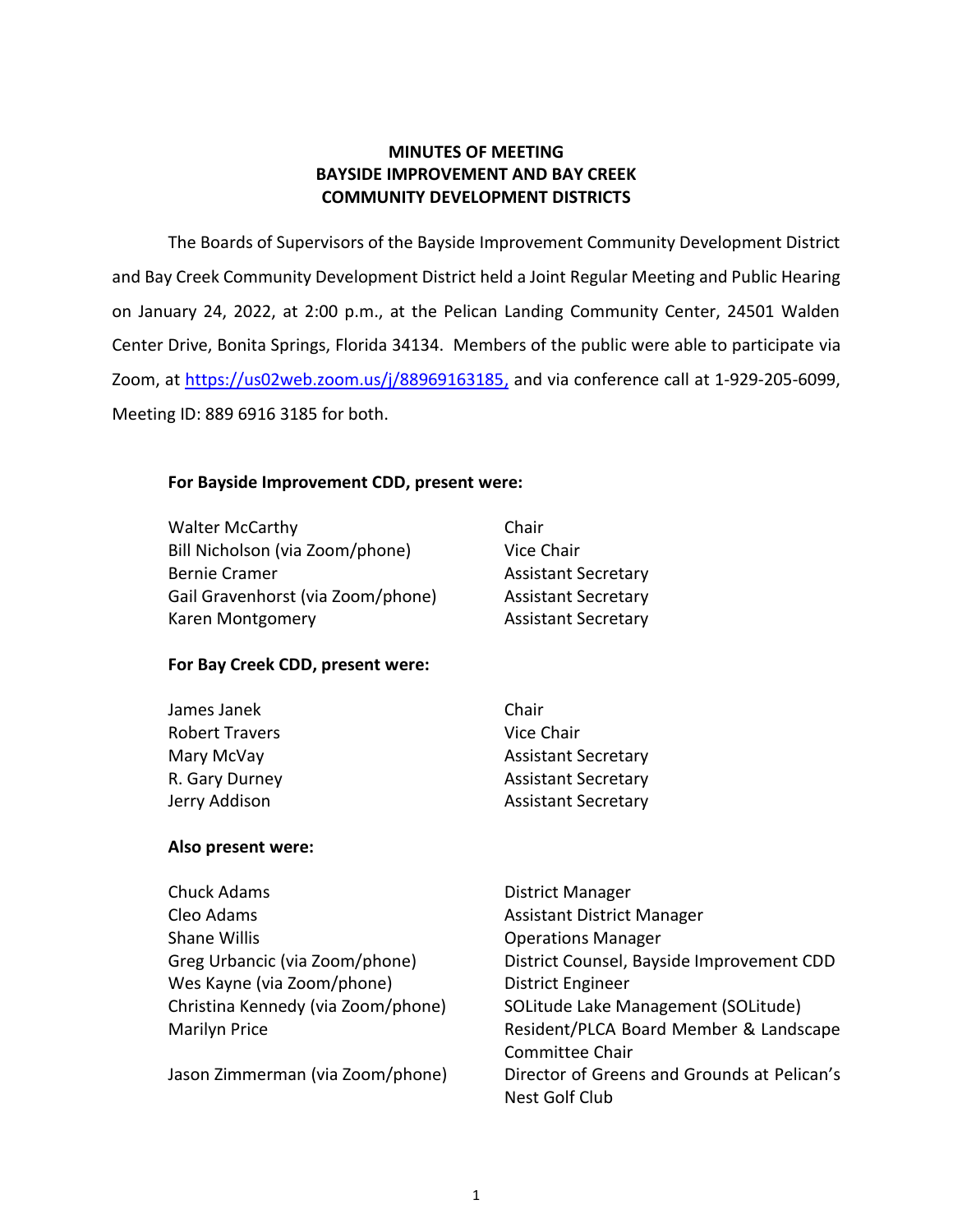# **& BAY CREEK CDDS BAYSIDE IMPROVEMENT GETS AND SERVICE SERVICE SERVICE SERVICE SERVICE SERVICE SERVICE SERVICE SERVICE SERVICE SERVICE SERVICE SERVICE SERVICE SERVICE SERVICE SERVICE SERVICE SERVICE SERVICE SERVICE SERVICE SERVICE SERVIC**

| William "Bill" Packard (via Zoom/phone) | Resident/PLCA HOA President                   |
|-----------------------------------------|-----------------------------------------------|
| Frank Feeney (via Zoom/phone)           | Project Engineer for Pelican's Nest Golf Club |
| <b>Mark Putcoff</b>                     | <b>PLCA Assistant Manager</b>                 |
| Ed Shinouskis (via Zoom/phone)          | Resident/WQTF                                 |
| Howard Lowe (via Zoom/phone)            | Resident                                      |
| <b>Charlette McCarthy</b>               | Resident                                      |
| Howard Lowe (Zoom/phone)                | Resident                                      |
| Pamela Lolich (Zoom/phone)              | Resident                                      |
|                                         |                                               |

# FIRST ORDER OF BUSINESS **The State of Landsler Call to Order/Phone Silent Mode/Pledge of Allegiance**

 Mr. McCarthy called the meeting to order at 2:07 p.m. All present recited the Pledge of Allegiance.

# **SECOND ORDER OF BUSINESS ROLL CALL**

 For Bay Creek CDD, all Supervisors were present. For Bayside Improvement CDD, Supervisors Cramer, Montgomery and McCarthy were present in person. Supervisors Nicholson and Gravenhorst were attending via Zoom.

 **On MOTION for Bayside by Mr. Cramer and seconded by Ms. Montgomery, with all in favor, authorizing the attendance and full participation of Mr. Nicholson and Ms. Gravenhorst, via Zoom/phone, due to exceptional circumstances, was approved.** 

 **THIRD ORDER OF BUSINESS Public Comments:** *Agenda Items* 

No members of the public spoke.

# **BAY CREEK ITEM**

 ▪ **Discussion/Consideration: Pelican Nest Golf Course Request to Directional Bore Irrigation Main Under CDD Land Tract** 

 **This item, previously the Twentieth Order of Business, was presented out of order.**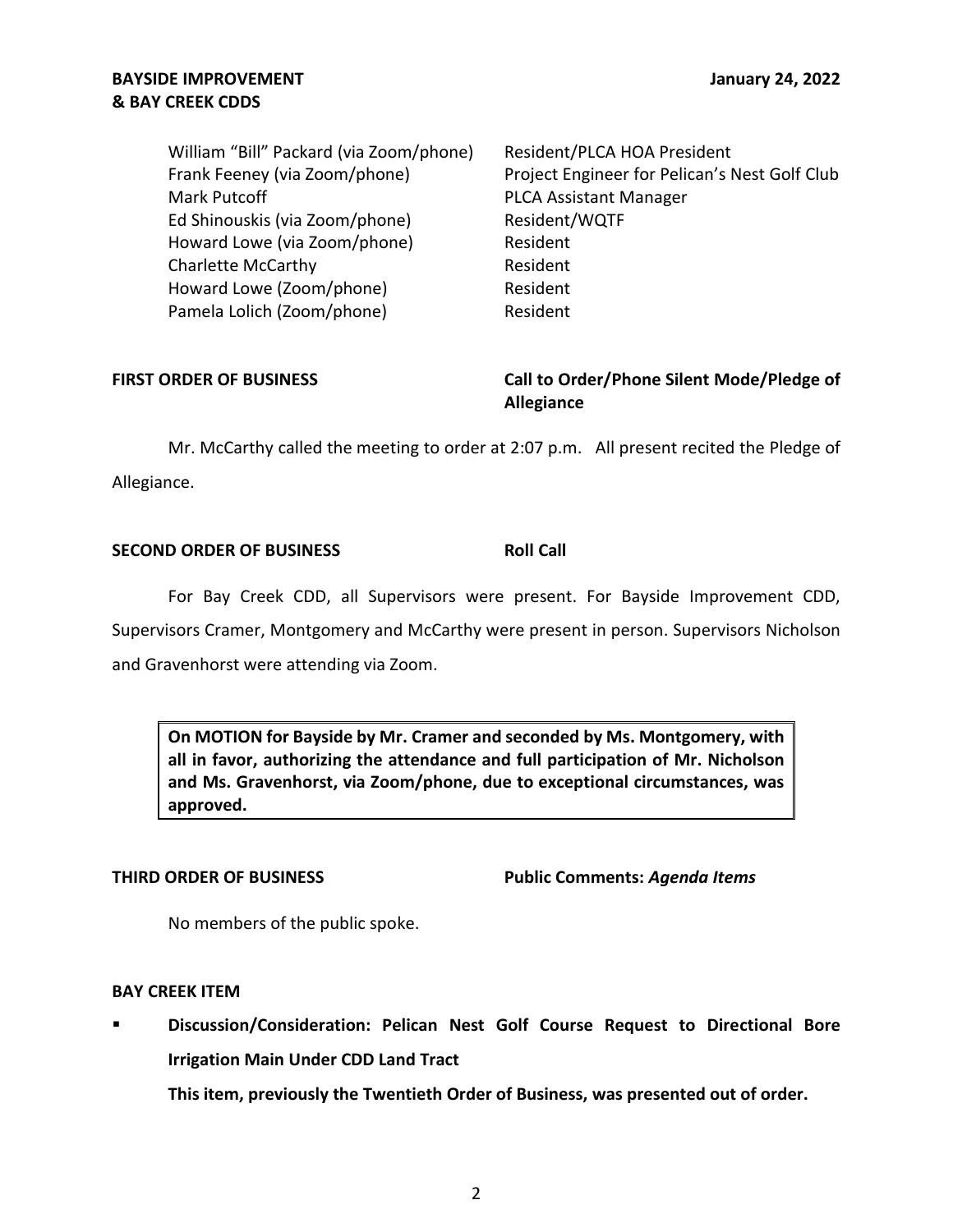Mr. Adams explained that Mr. Zimmerman was told to engage an environmentalist to locate and plot the gopher tortoise holes in the conservation area and ensure there is no impact to the habitation areas, before this request could be presented to the Board.

 Mr. Adams stated that the Golf Course's request is related to a project to tie into the two irrigation lines, which will help resolve the current water pressure and distribution issues. He and approval. The CDD will be provided with the as-builts, once the project is completed. He introduced Mr. Zimmerman and Mr. Feeney who were attending via Zoom. Mr. Kayne reviewed the aerial plans, found no issues with the request and recommended

 Mr. Zimmerman, Mr. Feeney and Mr. Adams responded to questions, clarifying that the Bay Creek CDD would provide an easement to the Golf Course, as they would own the line. The line will be comprised of three valves; casings are not needed because the work is underground. One gopher tortoise was observed during inspection and the den locations were identified on the map in the agenda package. The bore would be under the identified nests and would not disturb them.

 Ms. McVay stated that she, Mr. Zimmerman and Ms. Darling met at the entrance of the CDD. She expressed her support of the project and her hope that they would continue to help in the areas damaged by Hurricane Irma several years ago. Mr. Zimmerman stated the row of palms were already removed; the February agenda would include improving that area as well.

 underground" and other related provisions into the Easement Agreement. Mr. Zimmerman will Associates, Inc., to email to the Bay Creek Board. In response to Mr. Urbancic's suggestion, Mr. Adams will ask Mr. Cox to memorialize "the provide Mr. Adams with the documentation used to prepare the Agreement and the contact information for the Environmentalist, Ms. Marielle Nageon De Lestang of Turrell, Hall &

 **On MOTION for Bay Creek by Mr. Travers and seconded by Mr. Durney, with all in favor, the Pelican Nest Golf Course Request to Directional Bore Irrigation Main Under CDD Land Tract, was approved.** 

### **JOINT BUSINESS ITEMS**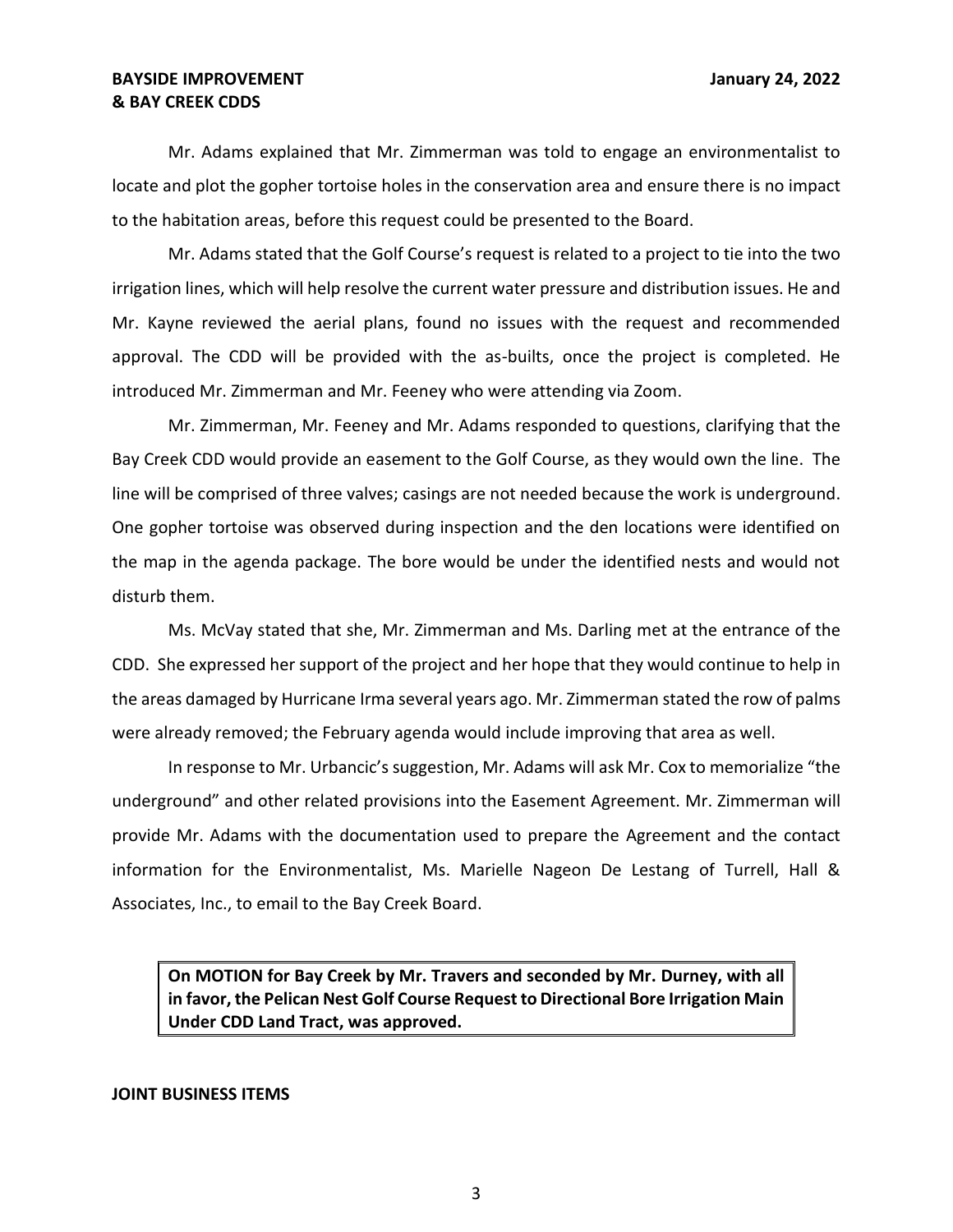**FOURTH ORDER OF BUSINESS** Staff Report: District Engineer – *Barraco & Associates, Inc.* 

Mr. Kayne reported the following:

 ➢ A Pointe Creek homeowner was observed trimming, removing and leaving fallen materials on the ground in the conservation area; as a result, a survey impact map will be provided to the Bay Creek Board, once an inspection is completed.

 presented to the Boards and then be submitted to the South Florida Water Management District  $\triangleright$  The annual observation of the sluice gates is upcoming. The Annual Report will be (SFWMD).

### **Ms. Gravenhorst arrived in person, at the meeting at 2:20 p.m.**

 incurred, if the person refuses to pay. Mr. Urbanic stated that the CDD can request reimbursement if there is evidence or if the person is observed in the act. If the homeowner refuses, the CDD would have to pursue a civil claim with the court. Mrs. Adams stated that she already discussed the issue with the homeowner who apologized. The homeowner understands she will need to reimburse the CDD for costs incurred to determine the impact to the area and to return it to its original condition. Mr. McCarthy asked about the enforcement ability of the Bay Creek CDD against persons responsible for causing damages and requiring the person to reimburse the CDD for any costs

 Mrs. Adams stated Mr. Cox asked her to obtain authorization from the Bay Creek Board, \$22,000 for costs incurred, with the caveat that they must respond within seven days and send payment within 20 days to avoid a court complaint being filed. on his behalf, to send the letter to a homeowner who is refusing to reimburse the CDD more than

 Discussion ensued regarding photographs that Mr. Janek received from other homeowners concerned about the amount of debris left in the area and Mr. Addison's concerns about liability in the event of a lightning strike.

# **FIFTH ORDER OF BUSINESS Waterway Inspection Report:** *SOLitude Lake Management*

Ms. Kennedy presented the January Monthly Report and reported the following: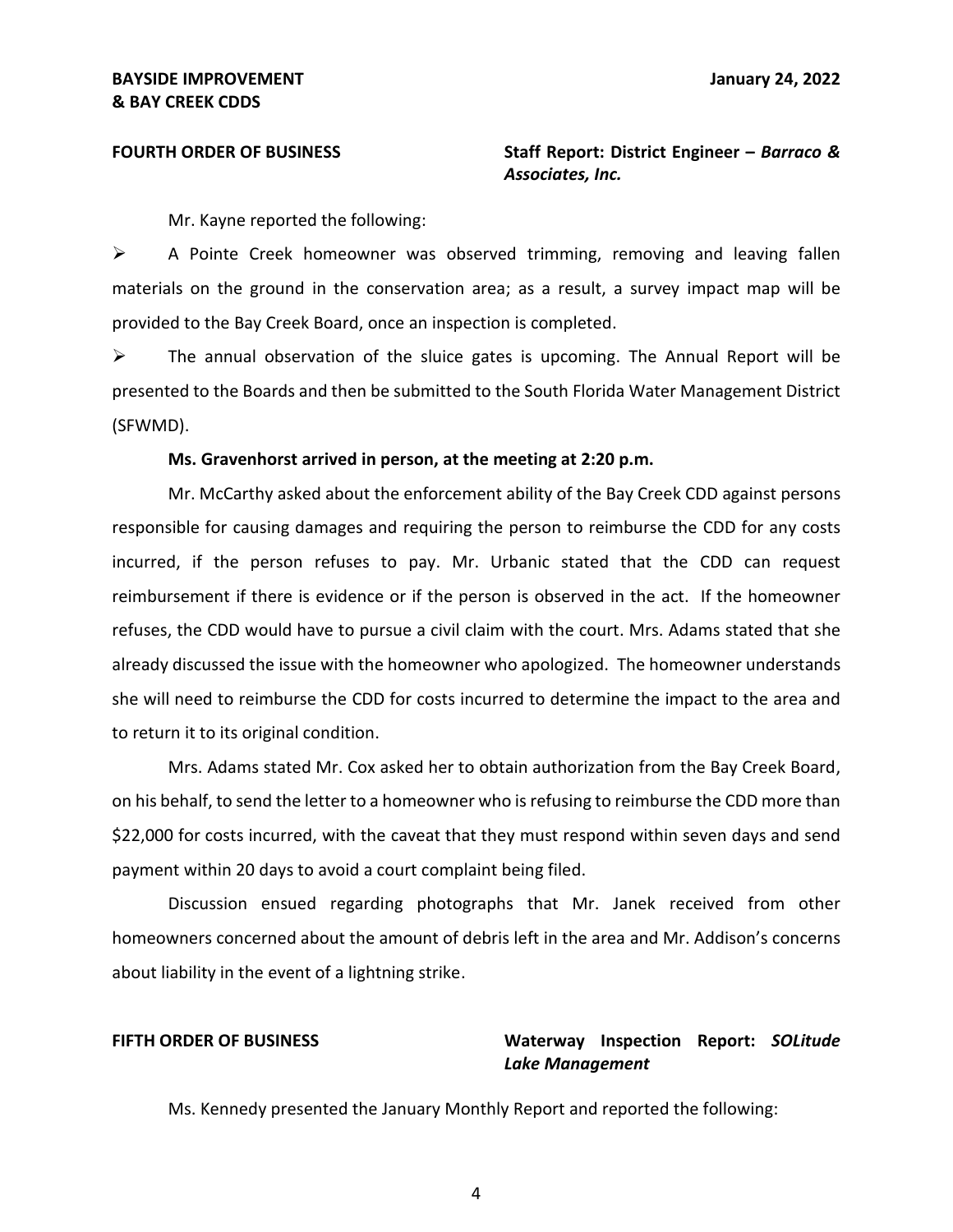$\triangleright$  Lakes A-8, A-11, A-12, A-18, D-8, F-3, F-12 required further attention to treat varied conditions.

 $\triangleright$  Nano-bubbler machines at Sites E-3, E-4 and E-5 were still down. The manufacturer has been unresponsive to SOLitude's calls for parts and repairs.

 $\triangleright$  A proposal to repair the aeration located in D-14 was submitted to Mrs. Adams. Mrs. Adams stated that she sent the executed agreement to SOLitude last week.

 $\triangleright$  The aeration located on D-6 has an air leak that needs to be patched. The technician believed an alligator bit it and damaged it.

 Regarding whether she only inspects the lakes listed in the Report, Ms. Kennedy replied affirmatively. She inspects one-quarter of the total number of lakes each month; each lake is inspected quarterly.

 In response to a question of what "Routine maintenance next visit" means, Ms. Kennedy stated that five technicians are assigned to specific sections and conduct weekly routine maintenance four times a month.

 Ms. Montogomery stated that the Site D-11 photograph on Page 6 is a good example of a "No Mow Zone" area that is still attractive, which is something the Water Quality Task Force (WQTF) is exploring. Discussion ensued regarding the difficulty in routinely maintaining a no maintenance zone on the HOA side versus the Golf Course side. Mr. McCarthy asked if the CDDs are being charged when the nano-bubblers have not been working properly for a while. Ms. Kennedy stated she would ask Mr. Kurth about the possibility of suspending the lease fee until the nano-bubblers are operational. She will report her findings at the next meeting.

### **SIXTH ORDER OF BUSINESS Committee Reports**

### **A. PLCA Landscape Committee**

 Ms. Price reported the following regarding the PLCA Landscaping Plans memo distributed during the meeting.

 ➢ Pelican Colony Boulevard Project: Received approval of the plans from the Village of Estero on December 21, 2021.

5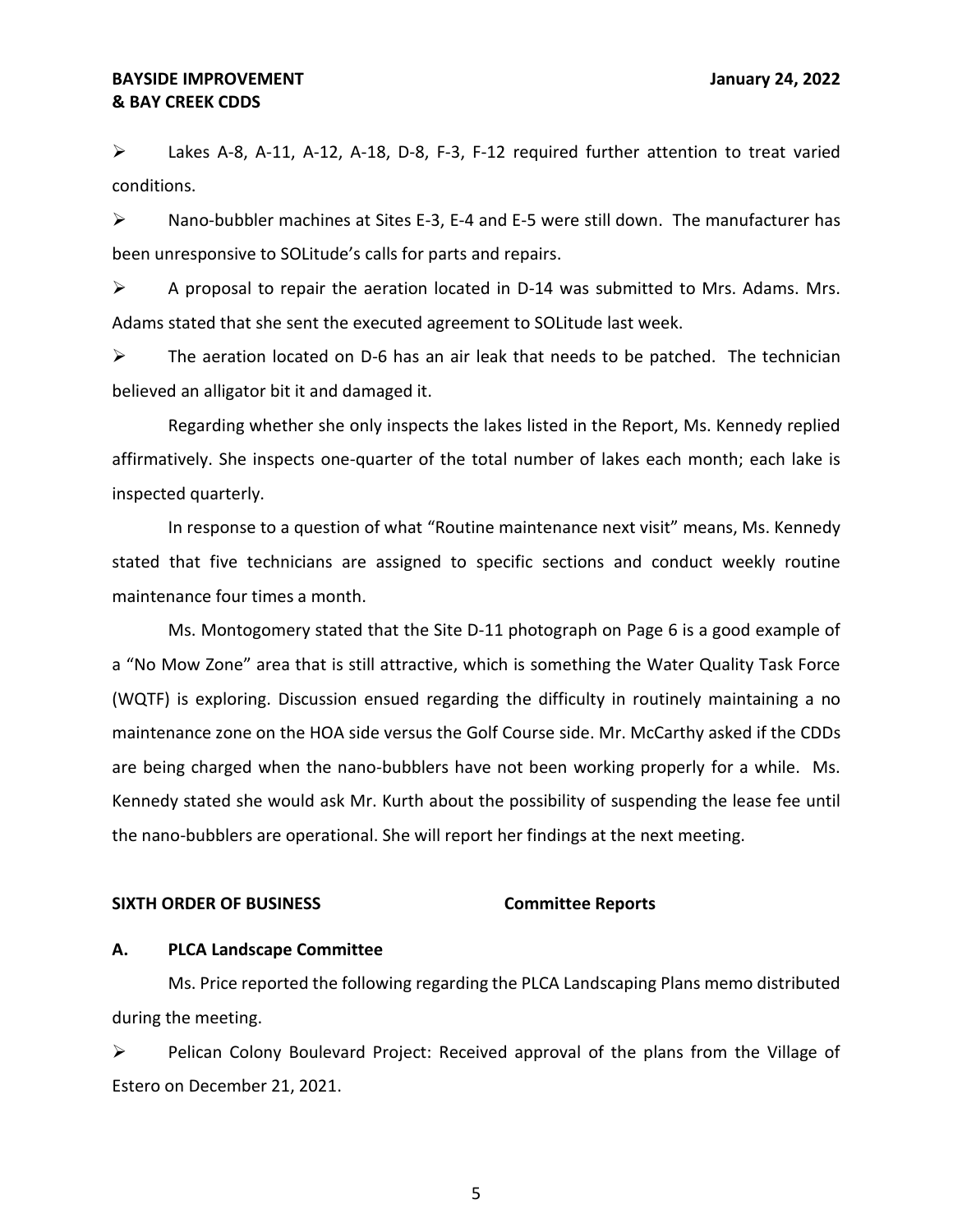$\triangleright$  Mr. Joyce, the Arborist familiar with the Village of Estero, was recognized for his efforts and help streamlining the administrative process and costs.

 $\triangleright$  The Committee would continue working with Mr. Adams on the understory plants.

 O'Donnell was commended for his help in the process and the other Landscape Committee  $\triangleright$  Proposals are being obtained from three vendors, who were provided with the specs. Mr. Members were thanked.

 ➢ Demolition is scheduled for the week of February 7, 2022, followed by installation on February 17 and irrigation upgrades after installation.

 $\triangleright$  Regarding obtaining approval from the PLCA, Ms. Price would review the minutes as she thought that the PLCA agreed to approve the plans once competitive bids are obtained.

 $\triangleright$  The Orchids on the north side will be replaced in Phase II; the south side looked good.

 $\triangleright$  The CDDs' Plant Replacement budget line-item will fund the supplemental plantings.

### **B. Colony Landscape Committee**

The report was emailed to the Boards.

### **C. Water Quality Task Force**

 The Board agreed with the suggestion to defer this to the next meeting to allow sufficient comments. Ms. Gravenhorst stated that The Colony Board is taking the plan under advisement until their next meeting, to determine the ramifications, if any, since a similar version was presented to them. Ms. Montgomery suggested that the Board Members identify the most impactive and most achievable things to do and then get started. time to review the WQTF Plans that were emailed to the Boards and for them to provide

# **SEVENTH ORDER OF BUSINESS Consideration of Award of Contract – Lake Maintenance**

 Mrs. Adams presented her Memorandum regarding the Lake Management Contract. SOLitude Lake Management (SOLitude), the current contractor, was the only respondent to the bid request. Mr. Durney asked why only one bid was received. Mrs. Adams stated that three of the four companies invited to the pre-bid meeting attended and only SOLitude submitted a response. The single response might be because most companies were unfamiliar with the size

6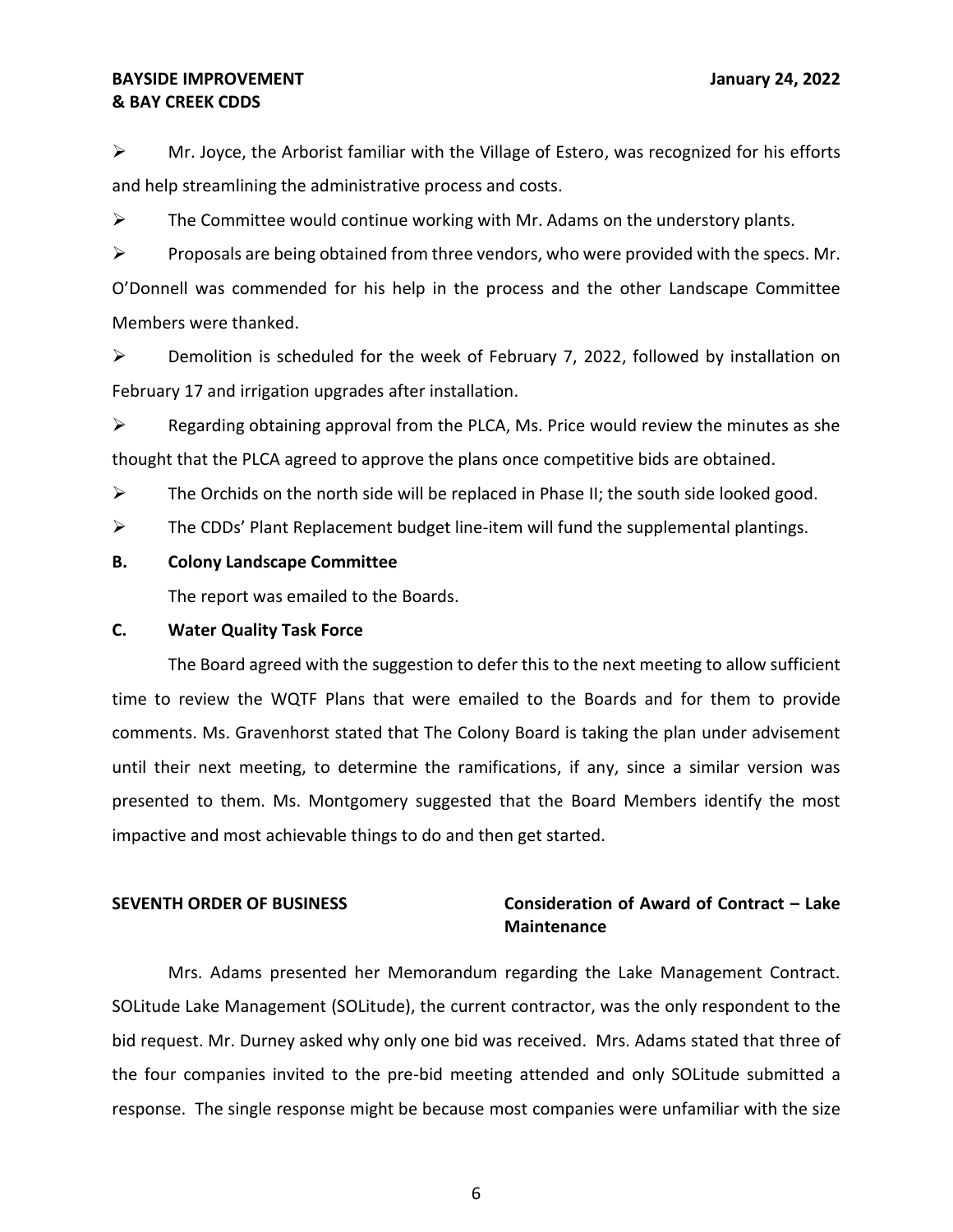# **& BAY CREEK CDDS BAYSIDE IMPROVEMENT STATES AND RESERVE THE STATES OF A SET OF A SET OF A SET OF A SET OF A SET OF A SET OF A SET OF A SET OF A SET OF A SET OF A SET OF A SET OF A SET OF A SET OF A SET OF A SET OF A SET OF A SET OF A SE**

 of the project or do not have enough man power. Discussion ensued regarding the bid amount, which was below the budgeted amount.

 **On MOTION for Bay Creek by Ms. McVay and seconded by Mr. Travers, with all in favor, awarding the Lake Maintenance Contract to SOLitude Lake Management, in a not-to-exceed amount of \$[265,992.00](https://265,992.00) for the first year and [\\$273,972.00](https://273,972.00) for the second year, was approved.** 

 **On MOTION for Bayside by Ms. Gravenhorst and seconded by Ms. Montgomery, with all in favor, awarding the Lake Maintenance Contract to SOLitude Lake Management, in a not-to-exceed amount of \$[265,992.00](https://265,992.00) for the first-year and [\\$273,972.00](https://273,972.00) for the second year, was approved.** 

# **EIGHTH ORDER OF BUSINESS Discussion: Clarification of Responsibilities Between the CDDs Supervisors and PLCA BOD**

 Ms. Gravenhorst requested this item on the agenda, suggested the Boards review questions that arose at the Colony HOA Meeting, and asked that a workshop be scheduled once the PLCA's elections are completed; in order to clarify responsibilities and answer those questions. Discussion ensued regarding scheduling another driving tour for interested parties, the Sunshine Law and the requirement to schedule a meeting. The possibility of using the PLCA communication systems to inform homeowners and the purpose of the Design Review Committee (DRC) were discussed. Mr. Adams was asked to update the existing document and email it to the Boards for review.

 Resident and HOA Board President William Packard was in favor of holding a joint workshop. He felt that it would help residents delineate between the CDD and HOA landscape expenses and budgets and educate the new General Manager being hired.

 Ms. Montgomery thought a workshop would be the ideal time to discuss water quality, in the context of the settlement with the City. She noted that the CDDs are charged with this and are proactively working on this matter.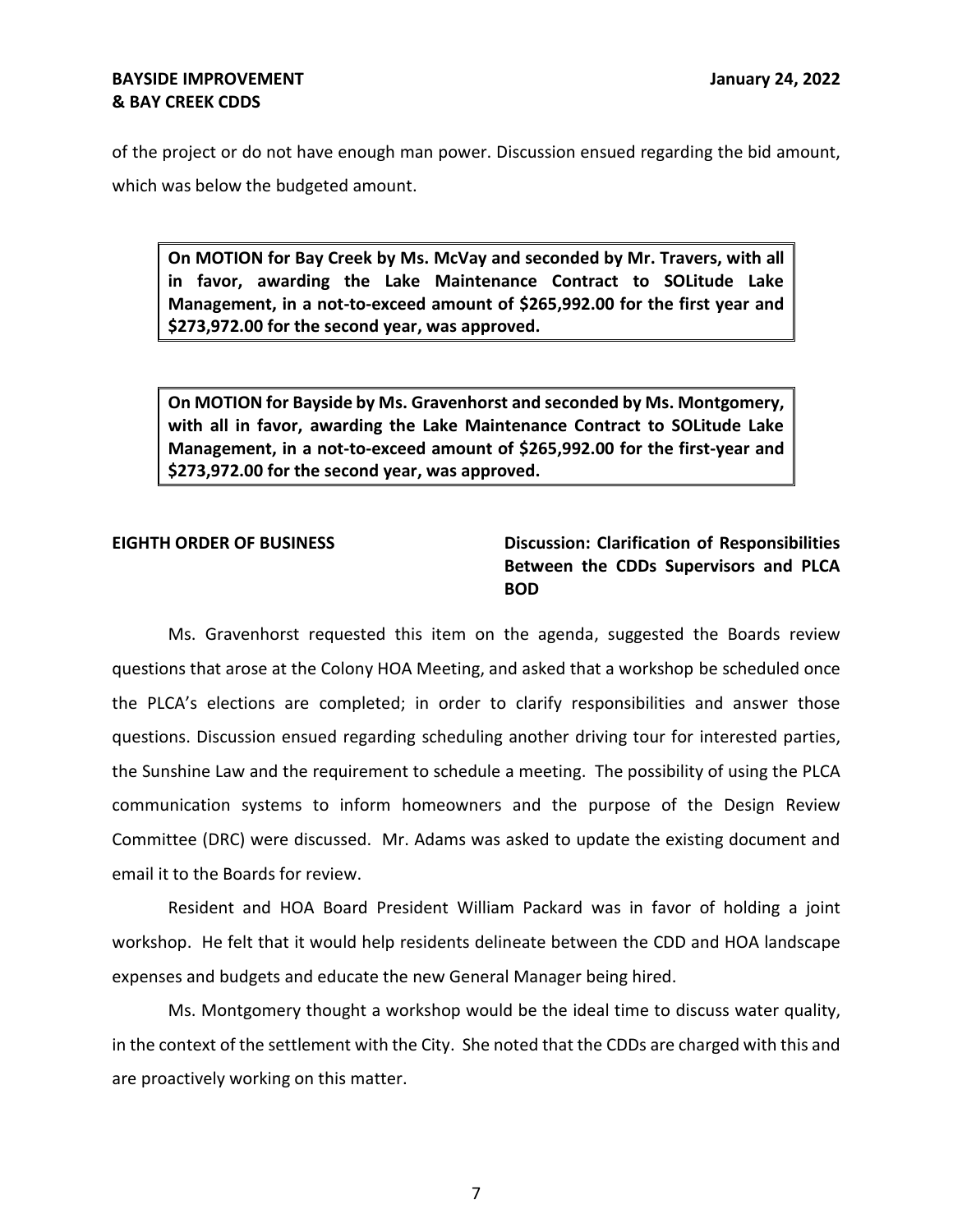# **& BAY CREEK CDDS BAYSIDE IMPROVEMENT STATES AND RESERVE THE STATES OF A SET OF A SET OF A SET OF A SET OF A SET OF A SET OF A SET OF A SET OF A SET OF A SET OF A SET OF A SET OF A SET OF A SET OF A SET OF A SET OF A SET OF A SET OF A SE**

 Ms. Price introduced Mr. Mark Putcoff, the PLCA Assistant General Manager. She suggested that the CDDs prepare a communication similar to the one about the DRC that was in the Pelican Buzz.

### **Presentation** of **NINTH ORDER OF BUSINESS Presentation of Expanded Financial Statement Schedules** *(to be provided under separate cover)*

 Mr. Adams presented the "Combined General Fund Monthly Budget and Year End" Projection Schedules, in combination with the Unaudited Financial Statements as of December 31, 2021. The "Expanded" Schedule, which was renamed, was emailed to the Boards on Friday, as well as distributed during the meeting.

 due to staff who left for higher wages. Due to the labor shortage, it might be necessary to review entry level salaries again. Mr. Adams responded to questions about plans to use unused funds to offset higher wages, reviewing efficiency of all projects and entry level wages rising from \$13 to \$16 or \$17 an hour. Discussion ensued regarding having the palm pruning contractor return to Mr. Adams stated that, in March, there were plans to fill three open landscape positions remove all the hangers.

 and would be inspecting today, to ensure they do not damage the hedges. A Board Member reported that Mr. Kucera was overseeing the palm pruning contractor

### **Acceptance Statements as of December 31, 2021 TENTH ORDER OF BUSINESS THE SECTAN Acceptance of Unaudited Financial**

 This Item was presented during the Ninth Order of Business. The financials were accepted.

# ELEVENTH ORDER OF BUSINESS **Approval of December 6, 2021 Joint Regular Meeting Minutes**

Mr. McCarthy presented the December 6, 2021 Joint Regular Meeting Minutes.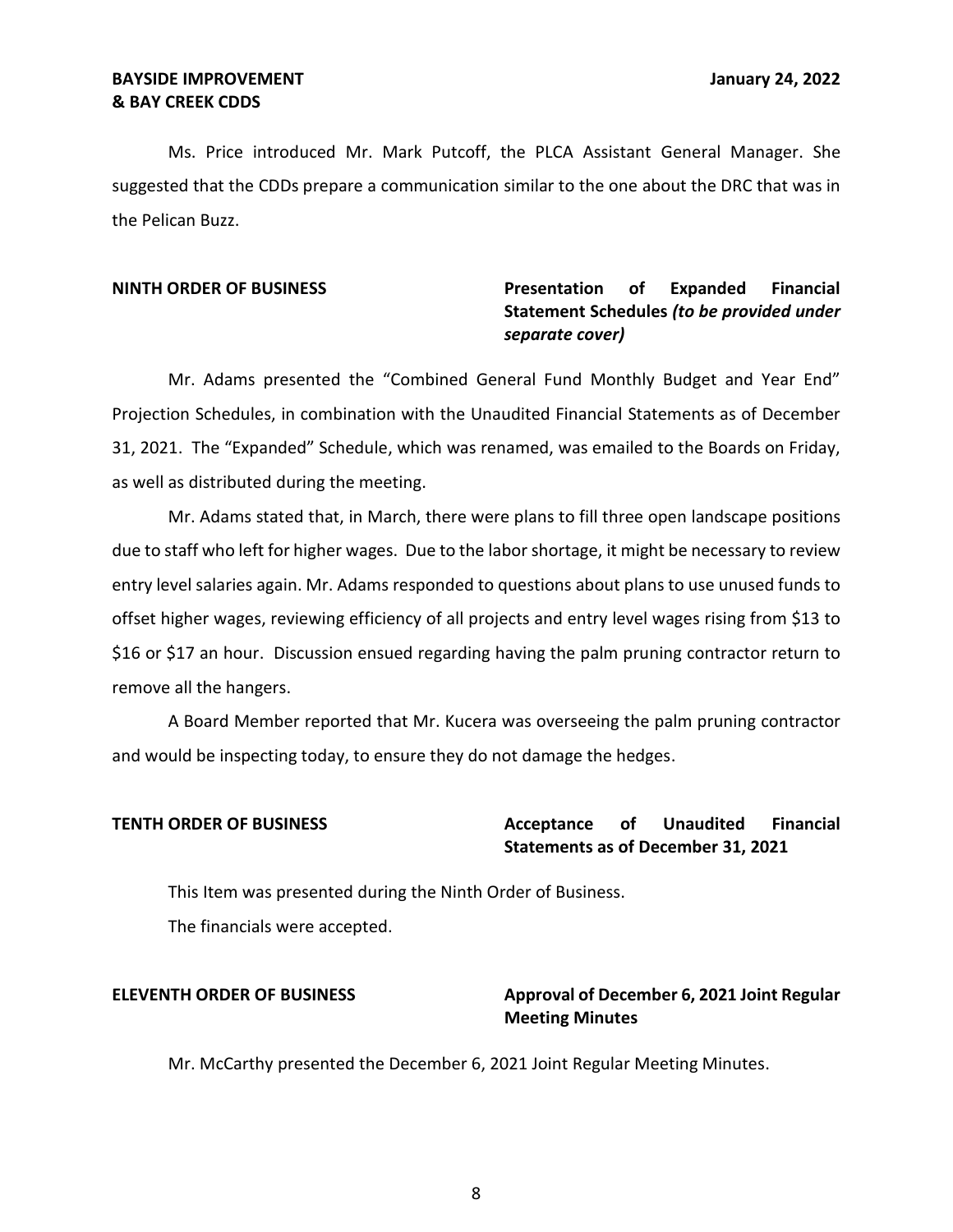**On MOTION for Bay Creek by Mr. Janek and seconded by Ms. McVay, with all in favor, the December 6, 2021 Joint Regular Meeting Minutes, as amended to include any changes submitted to Management, were approved.** 

 **On MOTION for Bayside by Ms. Montgomery and seconded by Mr. Cramer, with all in favor, the December 6, 2021 Joint Regular Meeting Minutes, as amended to include any changes submitted to Management, were approved.** 

# **TWELFTH ORDER OF BUSINESS** Action/Agenda Items

Active/Ongoing New Items: Items 4, 5, 7 and 8 were completed.

Active/Ongoing Carry Over from [10.25.21](https://10.25.21): Item 1 was completed.

The following Action Items were discussed:

 Item 4: SOLitude and EarthBalance strongly suggested against installing littoral islands, as it is not in the CDDs' best interest and brings no benefit to the lakes.

 Item 5: Verbiage corrected to "Mr. Adams to discuss with Mr. Zimmerman the means and methods and where they can improve mowing the lake bank edges."

 Mr. Zimmerman stated that the straight trimmer program was being used along the edge. Mr. Adams stated he would schedule a visit to see a demonstration of the new straight trimmer equipment that cuts, rotates and throws the cuttings up onto the bank; suggestions, if any, for improvement would be provided. He reported they also invested in a hover mower but it does not cut at the correct height.

 In response to a question, Mr. Adams stated he wants to keep the lines of communication open and did not mention the recommendation to turn the matter over to the City to enforce Best Management Practices (BMPs) to the Boards.

 Item 7: Mr. Nicholson voiced his opinion that the Expanded Financial Statement Schedule is more beneficial for the Boards to review than the Unaudited Financial Statements.

### **THIRTEENTH ORDER OF BUSINESS Old Business**

There was no old business.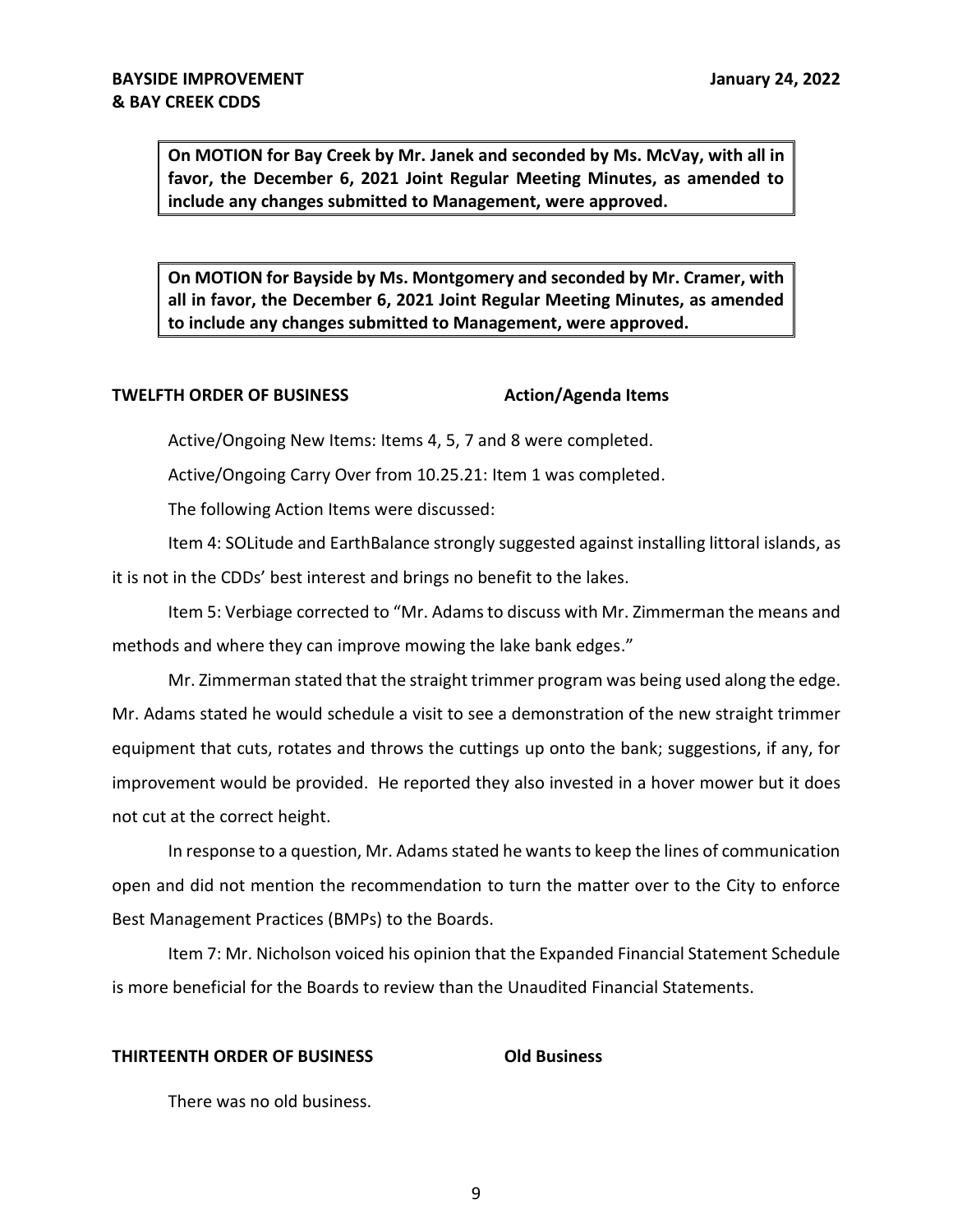# **FOURTEENTH ORDER OF BUSINESS Staff Reports**

### **A. District Counsel**

### **I.** *Gregory Urbancic, Esq., Coleman Yovanovich Koester, P.A.*

 Mr. Urbancic stated that he was monitoring several bills in the current state legislative session pertaining to changing the limited waiver for sovereign immunity. Updates would be provided.

# **II.** *Daniel Cox, Esq***.**

There was no report.

# **B. District Manager:** *Wrathell, Hunt and Associates, LLC*

# **I. Monthly Status Report: Field Operations**

 • **Discussion/Presentation: Monthly Report Narrative** 

The Monthly Status Report was included for informational purposes.

Mrs. Adams reported the following:

 ➢ Tract D/Bay Creek Drive Update: Mr. Cox requested authorization to proceed with sending the letter and proposed legal complaint to the homeowner refusing to reimburse the Bay Creek CDD for the mitigation costs incurred.

 **On MOTION for Bay Creek by Ms. McVay and seconded by Mr. Janek, with all in favor, authorizing Mr. Cox to send the letter and proposed legal complaint to the Bay Creek homeowner, requesting a response within seven days and payment to the CDD within 20 days, was approved.** 

### **II. NEXT MEETING DATE: February 28, 2022 at 2:00 P.M.**

- **QUORUM CHECK:** *BAYSIDE IMPROVEMENT CDD*
- **QUORUM CHECK:** *BAY CREEK CDD*

The next meeting would be held on February 28, 2022.

### **FIFTEENTH ORDER OF BUSINESS Supervisors' Requests**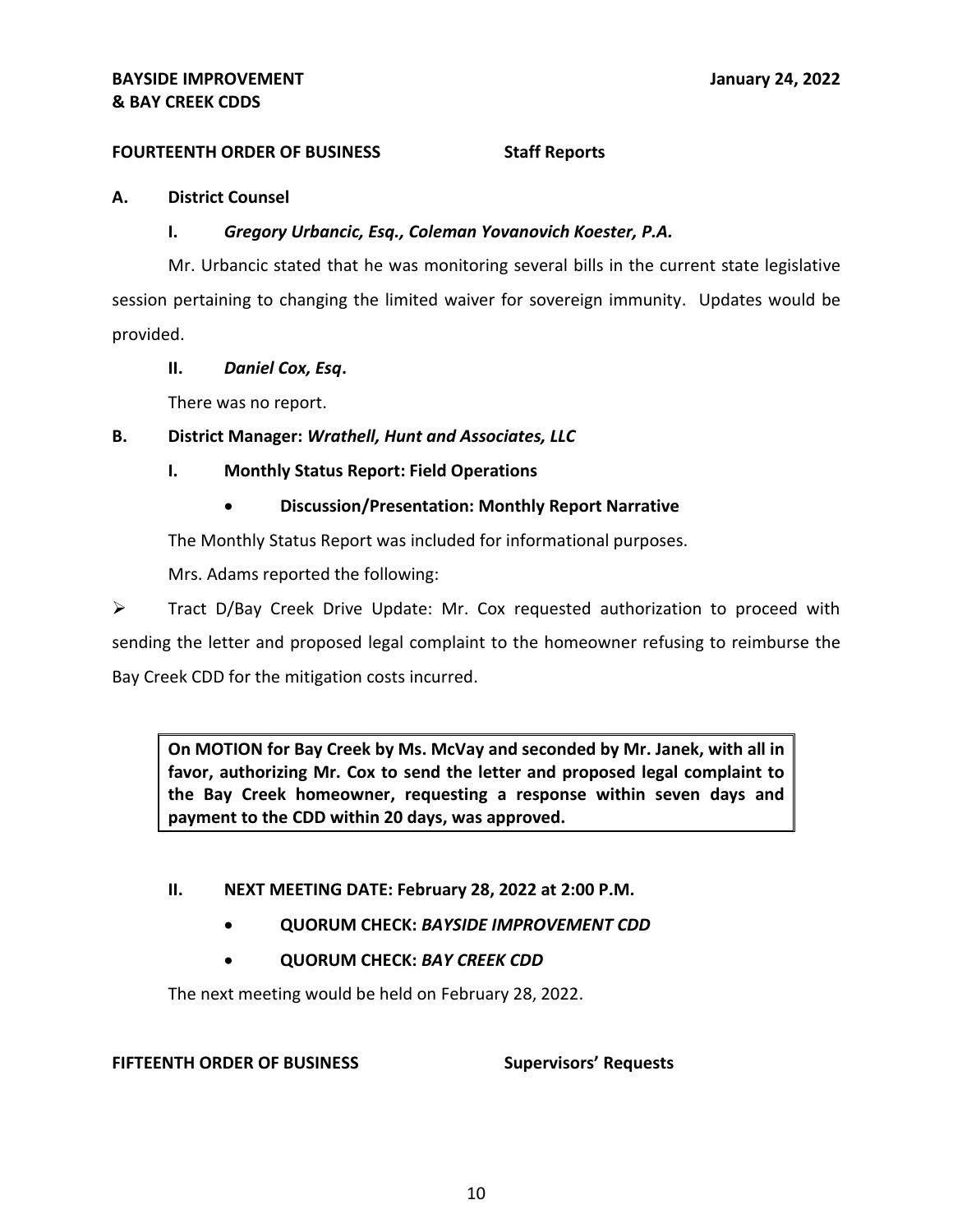Ms. McVay asked about Ms. Darling's request to have the electrical box at Bay Creek updated, which she was told is necessary because it was believed to control the gates and the uplights. Mr. Adams stated he would check on this today; although, it was believed to be a Bay Creek HOA matter. No one could recall receiving the initial request.

## **SIXTEENTH ORDER OF BUSINESS Public Comments:** *Non-Agenda Items*

No members of the public spoke.

**SEVENTEENTH ORDER OF BUSINESS Adjournment (Bayside Improvement CDD)** 

There being no further Bayside business to discuss, the Bayside CDD meeting adjourned.

 **On MOTION for Bayside by Ms. Montgomery and seconded by Ms. Gravenhorst, with all in favor, the Bayside CDD meeting adjourned at 3:35 p.m.** 

Ms. McVay thanked Mr. Hyman for his helpfulness in working with the CDDs.

# **BAY CREEK ITEM**

 **EIGHTEENTH ORDER OF BUSINESS Continued Discussion/Consideration: Consent to Use of Easement Agreement for Continued Encroachment of Retaining Wall and Landscape, McKinney Residence, 25131 Ridge Oak Drive** 

Mr. Adams and Mrs. Adams reported the following:

 $\triangleright$  Several parties toured the site with Mr. McKinney and his Landscape Architect/Contractor and Mr. Durney took photographs.

 the lake and to incorporating language into the Agreement requiring him to restore the 4:1 slope.  $\triangleright$  Mr. McKinney was very amenable to the CDD's request for him to fill an additional 3' into

 $\triangleright$  Mr. McKinney emailed confirmation that Bonita Springs did not require a permit.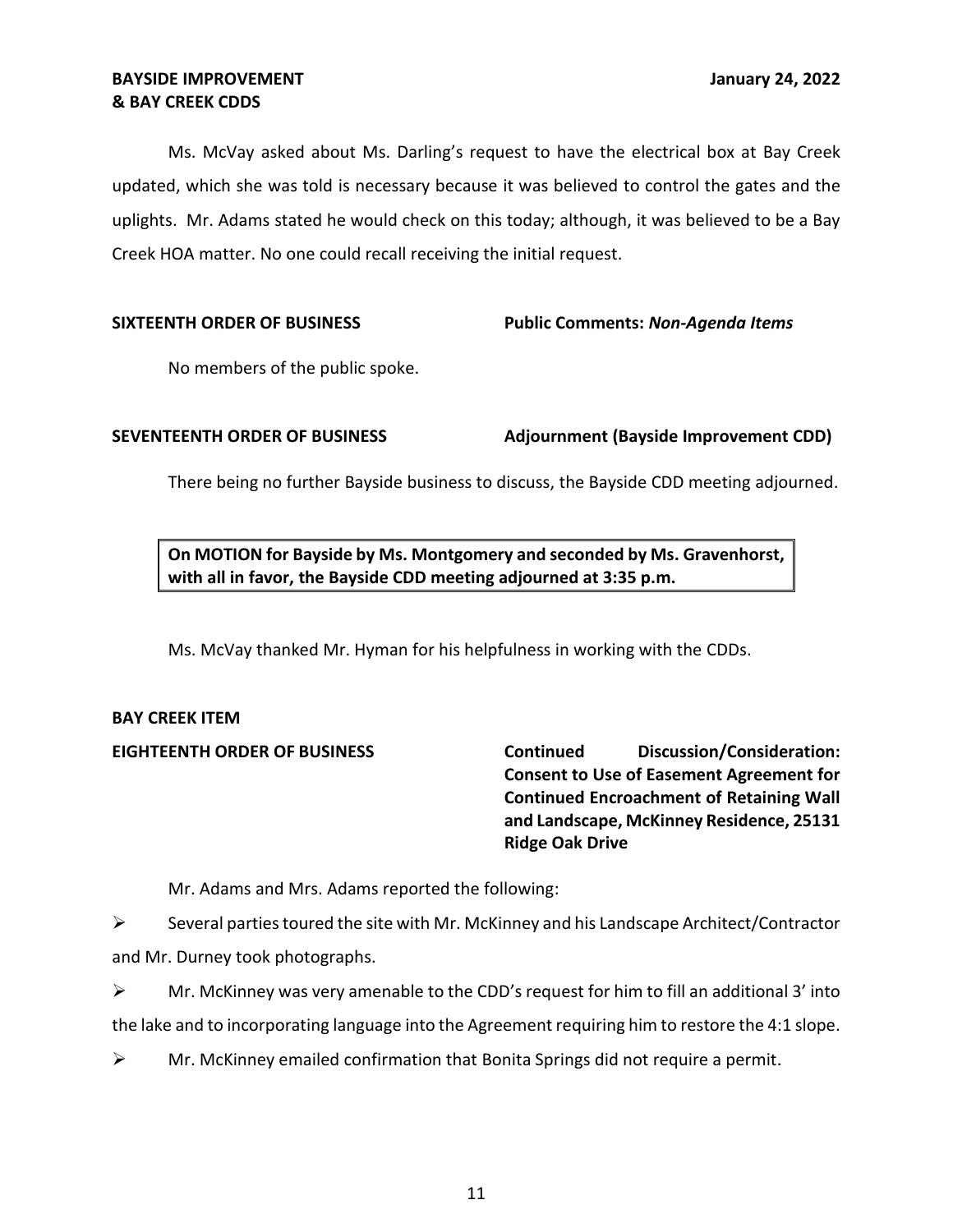Mr. Adams stated that once the property line is restored the CDD will address the littoral shelf.

 Discussion ensued regarding Board Members touring the site individually to avoid a stated that the erosion was due to a huge down spout issue. violation of the Sunshine Law and the lot size not supporting the size of the home. Mr. Adams

 **On MOTION for Bay Creek by Mr. Travers and seconded by Ms. McVay, with all in favor, the Consent to Use of Easement Agreement for Continued Encroachment of Retaining Wall and Landscape at the McKinney residence, 25131 Ridge Oak Drive, as amended to incorporate language that the homeowner agrees to restore and return the slope to 4:1 slope, from the base of the new planter, was approved.** 

 **NINETEENTH ORDER OF BUSINESS Public Hearing to Hear Public Comment and Objections to the Adoption of an Amendment to the Rules of Procedure, Related to the Rates and Charges for Irrigation Utility Usage, Pursuant to Sections 120.54 and 190.035, Florida Statutes** 

# **A. Affidavits of Publication**

# **I. Notice of Rule Development**

**II. Notice of Intent** 

These items were included for informational purposes.

 **B. Consideration of Resolution 2022-01, Amending the District's Rules Relative to Its Irrigation Utility Regulations and Rates and Charges for Utility Service; and Providing an Effective Date** 

 Mr. Adams presented Resolution 2022-01. The Irrigation Rate Analysis Report was unchanged since it was approved in October, for the purposes of setting this public hearing.

 Discussion ensued regarding sending a communication to homeowners and Staff typically information is displayed on the bill because it no longer indicates if they exceeded excessive use. notifying the HOAs so they budget accordingly. Ms. McVay was unhappy with the new way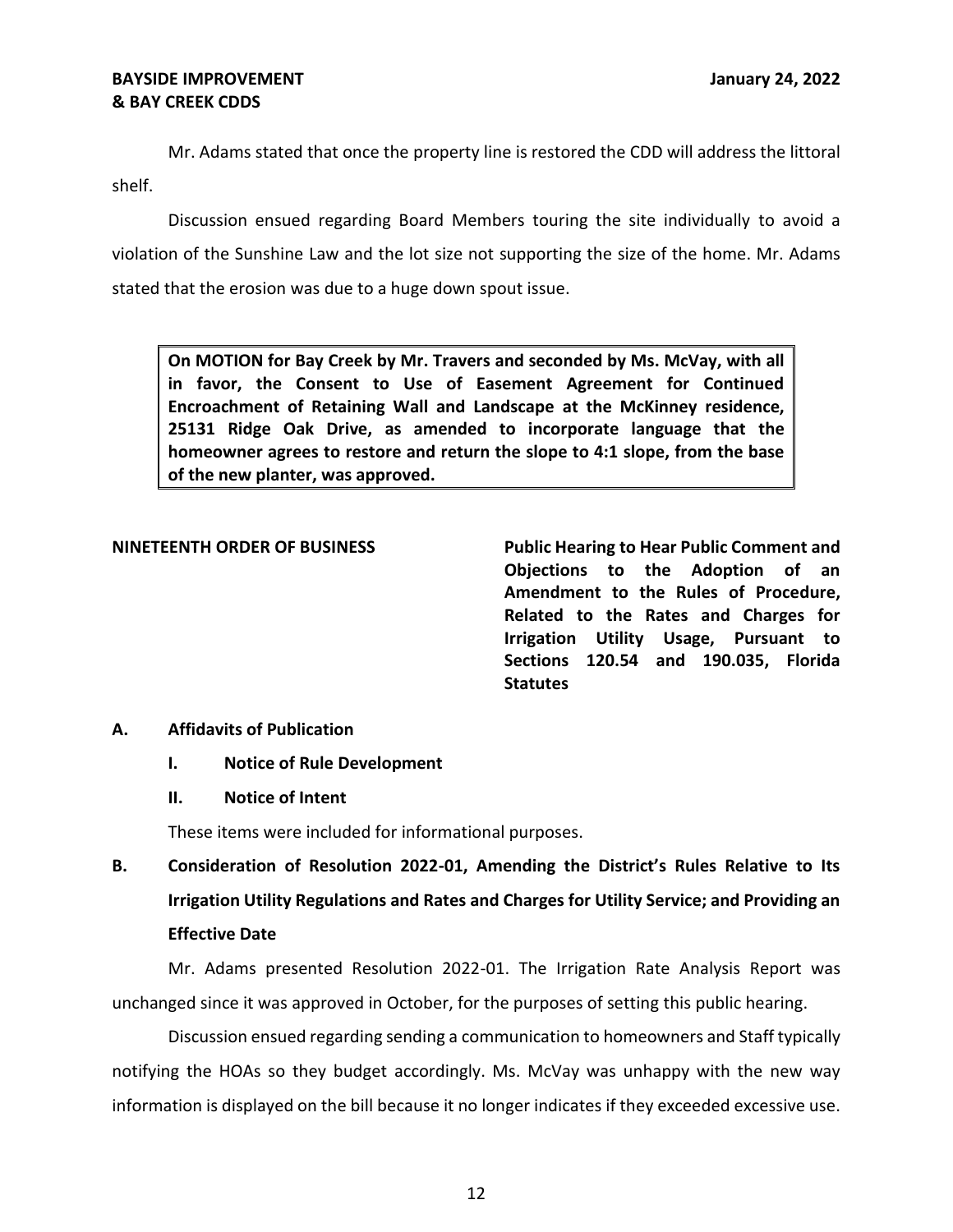# **Mr. Adams opened the Public Hearing.**

 Mr. Cramer agreed with the other Board Members that it is in everyone's best interests to have this information conveyed to the constituents. Mr. Adams stated Bayside's increase will be forthcoming and upon further discussion, a communication to include in the newsletter would be prepared.

# **Mr. Adams closed the Public Hearing.**

 **On MOTION for Bay Creek by Mr. Travers and seconded by Mr. Addison, with all in favor, Resolution 2022-01, Amending the District's Rules Relative to Its Irrigation Utility Regulations and Rates and Charges for Utility Service; and Providing an Effective Date, was adopted.** 

 **Course Request to Directional Bore Irrigation Main Under CDD Land Tract TWENTIETH ORDER OF BUSINESS Discussion/Consideration: Pelican Nest Golf** 

This item was presented following the Third Order of Business.

### **TWENTY-FIRST ORDER OF BUSINESS Adjournment (Bay Creek CDD)**

There being no further business to discuss, the Bay Creek CDD meeting adjourned at 3:49.

[SIGNATURES APPEAR ON THE FOLLOWING PAGE]